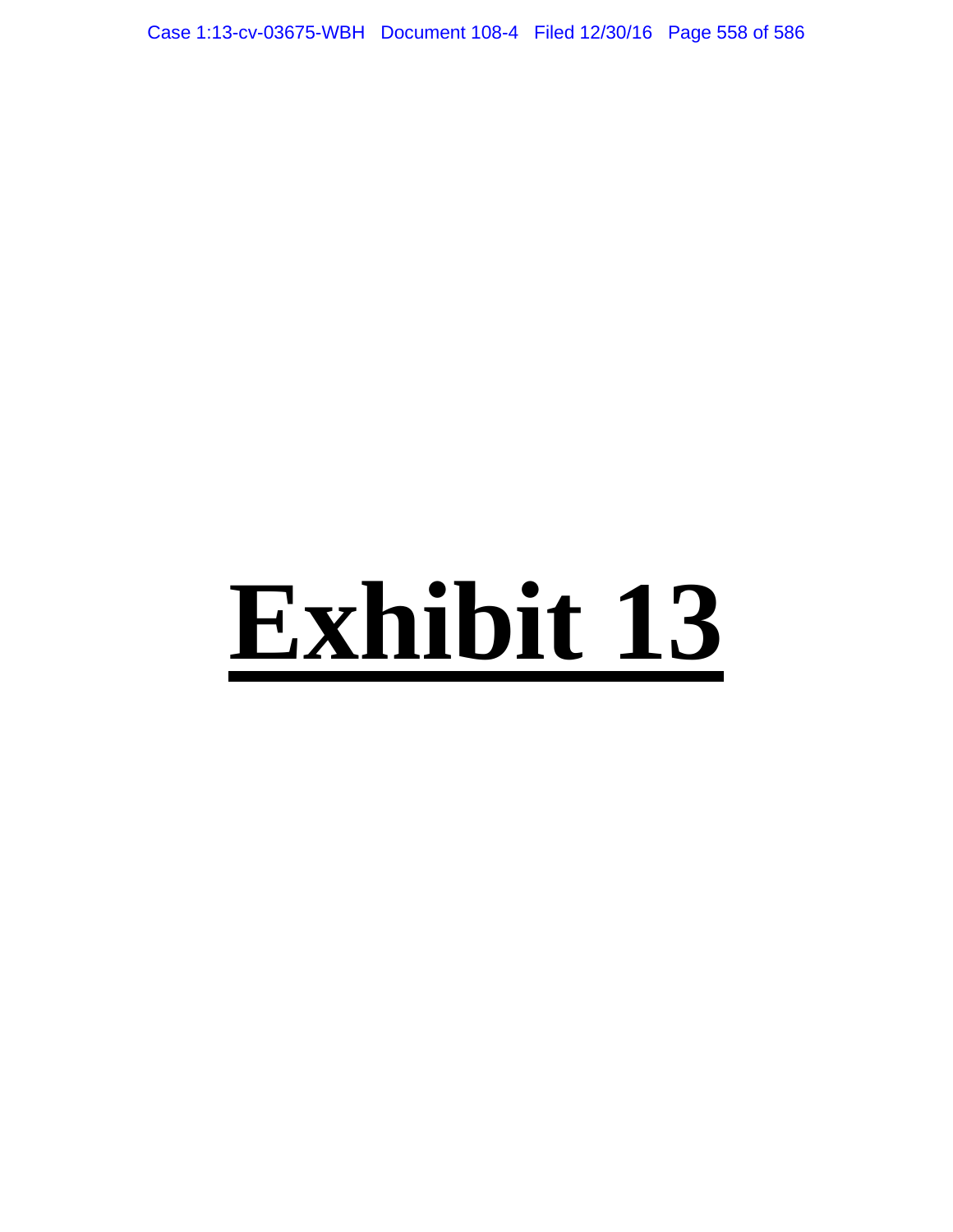# Brandon Stamper

| Mahmoud A. ElSohly, Ph.D. [elsohly@elsohly.com]<br>Wednesday, June 01, 2011 10:34 AM<br>'Amy Eichner, Ph.D.'<br>'Larry D. Bowers, Ph.D.'; 'Dr. Ikhlas Kahn'; 'Waseem Gul'<br>RE: numbers for Jack3d distribution?? |
|--------------------------------------------------------------------------------------------------------------------------------------------------------------------------------------------------------------------|
|                                                                                                                                                                                                                    |

Hi Amy,

In the next couple of days we will conclude all our testing and will have a very clear picture. Anyway, it appears that the levels are really low (in the parts per billion range). Let's wait and see the final outcome by the most sensitive method.

Warmest regards, Mahmoud A. EISohly, Ph.D., BCFE, BCFM President PSI (Phytochemical Services, Incorporated) 5 Industrial Park Drive Oxford, MS 38655 Tel (662) 236-2609 Fax (662) 234-0253

From: Amy Eichner, Ph.D. [mailto:AEichner@usada.org] Sent: Monday, May 30, 2011 5:47 PM To: Mahmoud A. EISohly, Ph.D. Cc: Larry D. Bowers, Ph.D.; 'Dr. Ikhlas Kahn'; 'Waseem Gul' Subject: RE: numbers for Jack3d distribution??

Hi Mahmoud- Just got back into town and internet access.

From this point. sample authentication will be important. The commercially available "geranium oil" may be from a variety of sources. Was DMP found in the extracted sample?

If it is in there at a measurable level, then our message will obviously change slightly. We will focus more heavily on synthetic DMP NOT being a dietary ingredient, but DMP extracted from a plant meets the definition of a dietary ingredient.

Interesting.....

Amy

From: Mahmoud A. ElSohly, Ph.D. [elsohly(a)elsohly.com] Sent: Friday. May 27, 2011 3:33 PM To: Amy Eichner, Ph.D. ec: Larry D. Bowers. Ph.D.; 'Dr. Ikhlas Kahn'; 'Waseem Gul' Subject: RE: numbers for Jack3d distribution??

Dear Amy.

I left you a message on your voice mail to call me. Since you didn't, I am responding to your emaiL.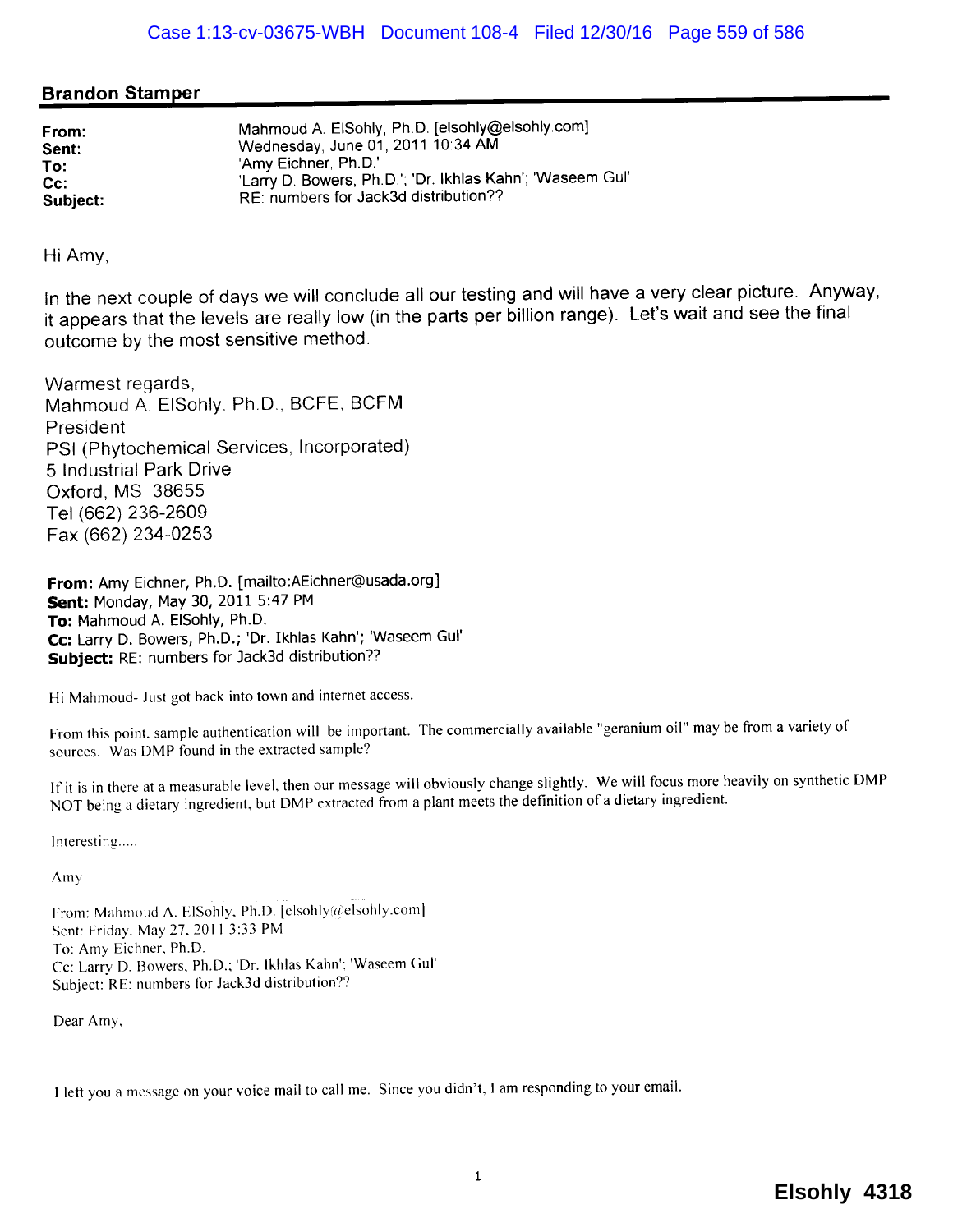# Case 1:13-cv-03675-WBH Document 108-4 Filed 12/30/16 Page 560 of 586

As I told you we were going to also develop LC/MS/MS, we have actually started and just got the first set of data right before getting your emaiL. The LC/MS/MS method is 1000 times more sensitive than the GC/MS method. We analyzed the samples you just sent to me by the LC/MS/MS method and they do contain low levels of DMP (in the ng/mL range). Therefore, we are going back and will analyze all samples, that were analyzed earlier by the GC/MS method, by the LC/MS/MS methods. Our final report will contain data by both methods.

Please call when you can.

Thanks,

Mahmoud A. ElSohly, Ph.D., BCFE, BCFM

President

PSI (Phytochemical Services, Incorporated)

5 Industrial Park Drive

Oxford. MS 38655

Tel (662) 236-2609

Fax (662) 234-0253

From: Amy Eichner, Ph.D. [mailto:AEichner@usada.org] Sent: Friday, May 27, 2011 9:44 AM To: lkhlas A. Khan Cc: elsohly@elsohly.com Subject: FW: numbers for Jack3d distribution??

Hi Ikhlas and Mahmoud-

Keep your ears to the ground on this. It seems that some folks from AHPA (Devon and maybe Steven Dentali?) are pushing that a lab has found methylhex in gcranium oil. Anyway you can get some information on this rumour?

i think we're going to have to really lobby the FDA to rule on this once and for all, and your reputation might be a critical factor here. I don't want the trade associations writing the rules here.

Also, i wanted to float this past you- I'd like to see if we can get an editorial published in a high profie joumal- like Science or JAMA or BMA or something- discussing the importance and implications of our paper. Do you think Mark Blumenthal would be a good person to write the editorial and try to get it in somewhere big? From what I can see, the authors of the original paper are not usually the authors of an editorial. What do you think? Would he be a useful person to bring in on this story as well?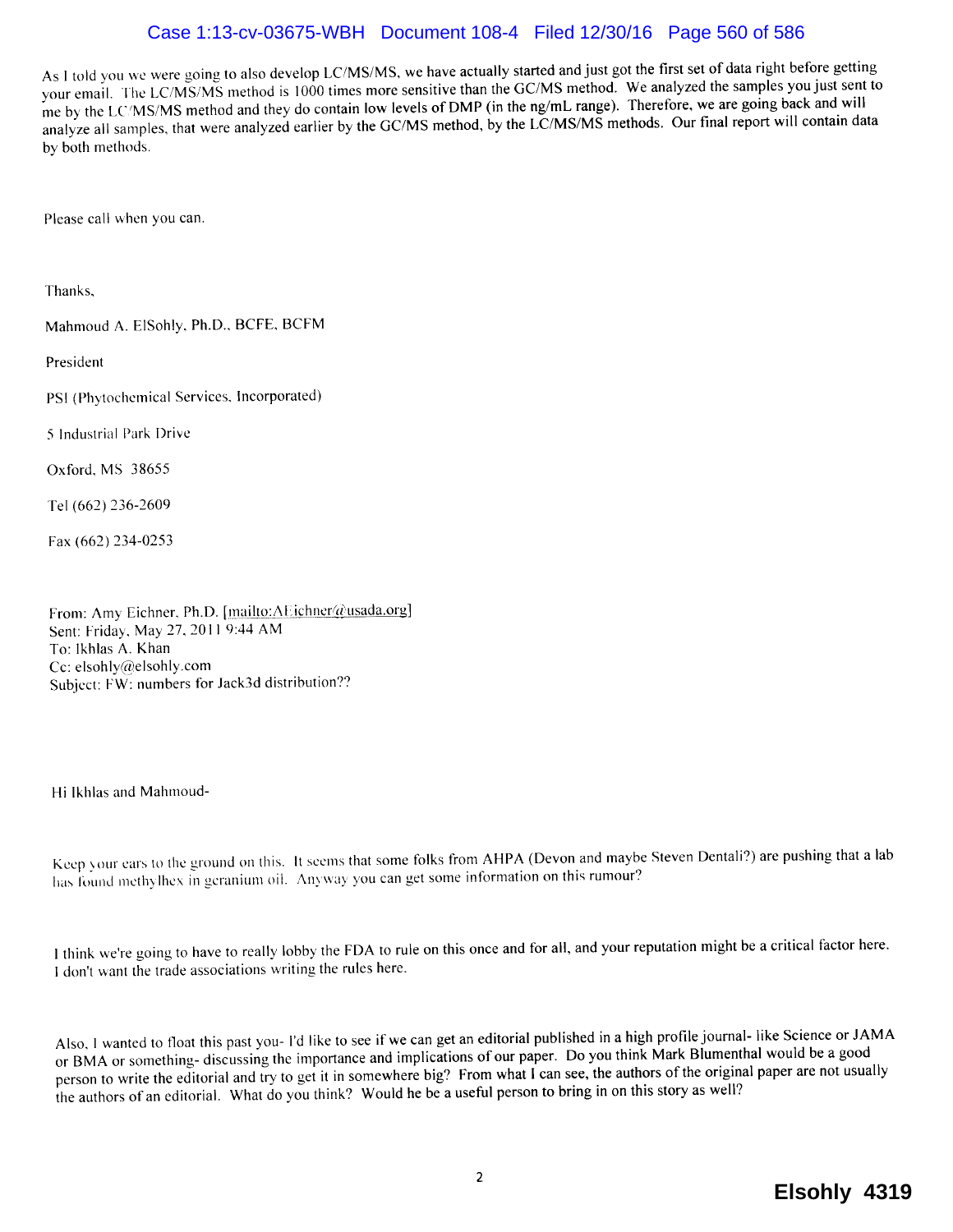Best.

Amy

From: Wyszumiala, Edward [ewyszumail@nsf.org] Sent: Friday, May 27, 2011 8:32 AM To: Amy Eichner, Ph.D.; Bestervelt, Lori Subject: RE: numbers for Jack3d distribution??

Devon told me, but Stephen was there as well, he said it wasn't confirmed yet, but Devon was pushing it as the truth. They wouldn't divulge the lab, I was keen on getting this info and what there methodology was?.

Could be good insight into where they are going with this?

From: Amy Eichner, Ph.D. [mailto:AEichner@usada.org] Sent: Friday, May 27, 2011 9:42 AM To: Wyszumiala. Edward; Bestervelt, Lori Subject: RE: numbers for Jack3d distribution??

You are kidding me? Who did they say it was? Was it Steven Dentali that told you?

If you say something enough, lies become the truth.

At any rate, our paper is going to bc expedited- i hope it's out in the next two months. It seems like it takes forever. We're going to work hard on the FDA to rule on this once and for alL.

Am)

From: Wyszumiala, Edward [ewyszumail@nsf.org] Sent: Friday, May 27, 2011 7:28 AM To: Amy Eichner, Ph.D.; Bestervelt. Lori Subject: RE: numbers for Jack3d distribution??

Hi Amy.

I don't have any exact data on this. The NBJ didn't have any data on them based on the last sport nutrition edition they sent out back in Feb.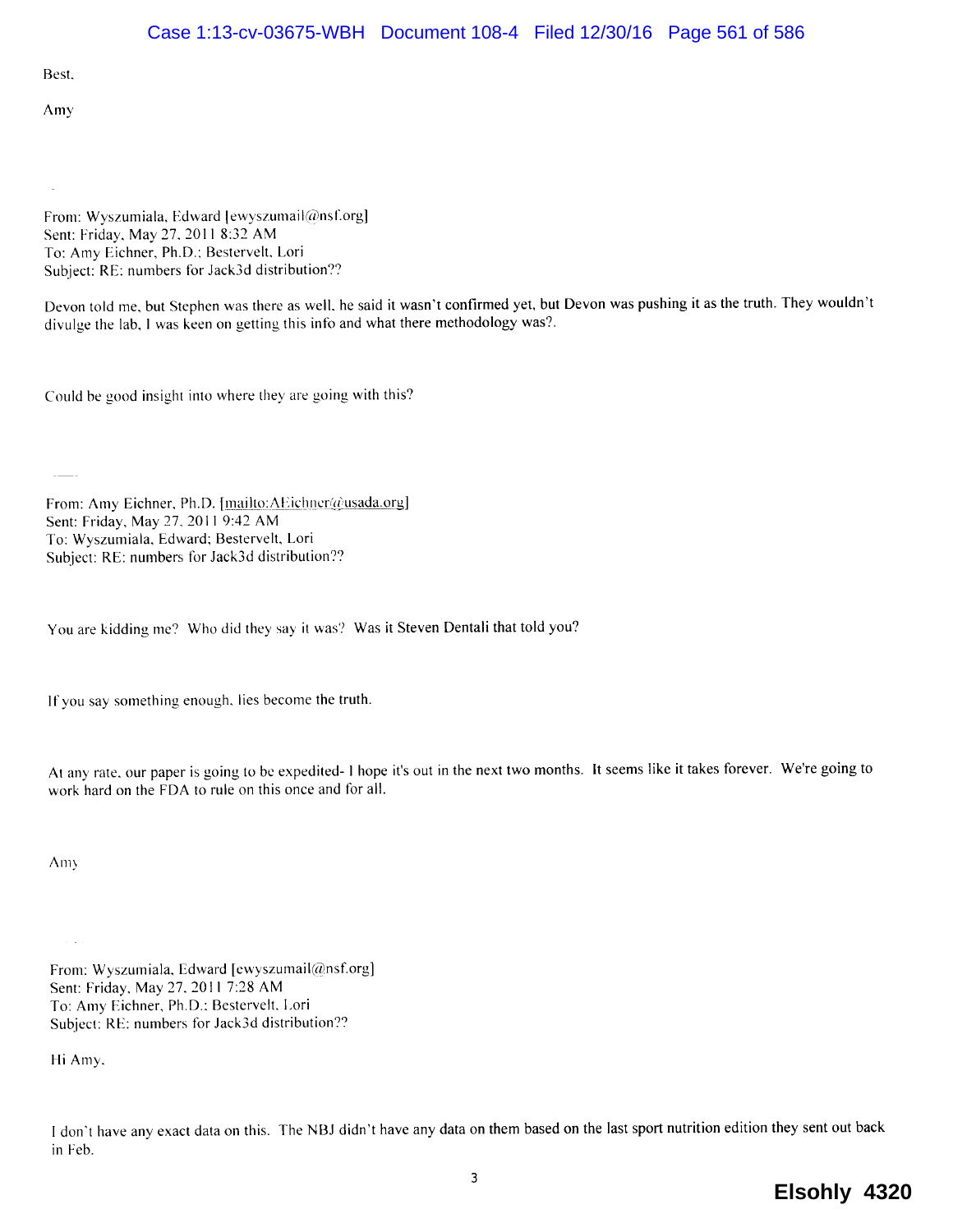Its exciting to hear this work is getting done soon! FYI - AHPA mentioned to me that they talked with a lab that tested geranium and found methylhexanamine in it? Haven't seen the data or know what lab and plant they used, maybe just industry spin.

Talk with you soon, Ed

From: Amy Eichner, Ph.D. [mailto:AEichner@usada.org] Sent: Monday, May 23, 2011 5:46 PM To: Bestervelt, Lori; Wyszumiala, Edward Subject: numbers for Jack3d distribution??

Hey guys- Do you have any number estimates for how many bottles of Jack3d have sold so far? I know it was a GNC top seller, so maybe there are some numbers published in a business journal or something?

We're going to be publishing the geranium oil stuff with Ikhlas very soon- looks like J Forensic Toxicology- they are going to expedite the paper. Should be submitted in 1-2 weeks- not sure how long it takes to review and publish but the editor promised a quick turn around given the story.

### Amy

CONFIDENTIALITY NOTICE - This e-mail transmission, and any documents, fies or previous e-mail messages attached to it, may contain information that is confidential or legally privileged. If you are not the intended recipient, or a person responsible for delivering it to the intended recipient, you are hereby notified that you must not read this transmission and that any disclosure, copying. printing. distribution or use of any of the information contained in or attached to this transmission is STRICTLY PROHIBITED. If you have received this transmission in error, please immediately notify the sender by telephone or return e-mail and delete the original transmission and its attachments without reading or saving in any manner. Thank you.

NOTICE: This email and its contents/attachments may be confidential and are intended solely for the individual to whom it is addressed.

If you are not the named addressee or if this email is otherwise received in error. please immediately notify the sender without reading it and do not take any action based on its contents or otherwise copy or disclose it to anyone. Any opinions or views expressed in

this transmission are solely of the author and do not necessarily represent those of NSF International or its attliates.

CONFIDENTIALITY NOTICE - This e-mail transmission, and any documents, files or previous e-mail messages attached to it, may contain information that is confidential or legally privileged. If you are not the intended recipient, or a person responsible for delivering it to the intended recipient, you are hereby notified that you must not read this transmission and that any disclosure, copying, printing. distribution or use of any of the information contained in or attached to this transmission is STRICTLY PROHIBITED. If you have received this transmission in error, please immediately notify the sender by telephone or return e-mail and delete the original transmission and its attachments without reading or saving in any manner. Thank you.

NOTICE: This email and its contents/attachments may be confidential and are intended solely for the individual to whom it is addressed.

If you are not the named addressee or if this email is otherwise received in error, please immediately notify the sender without reading it and do not take any action based on its contents or otherwise copy or disclose it to anyone. Any opinions or views